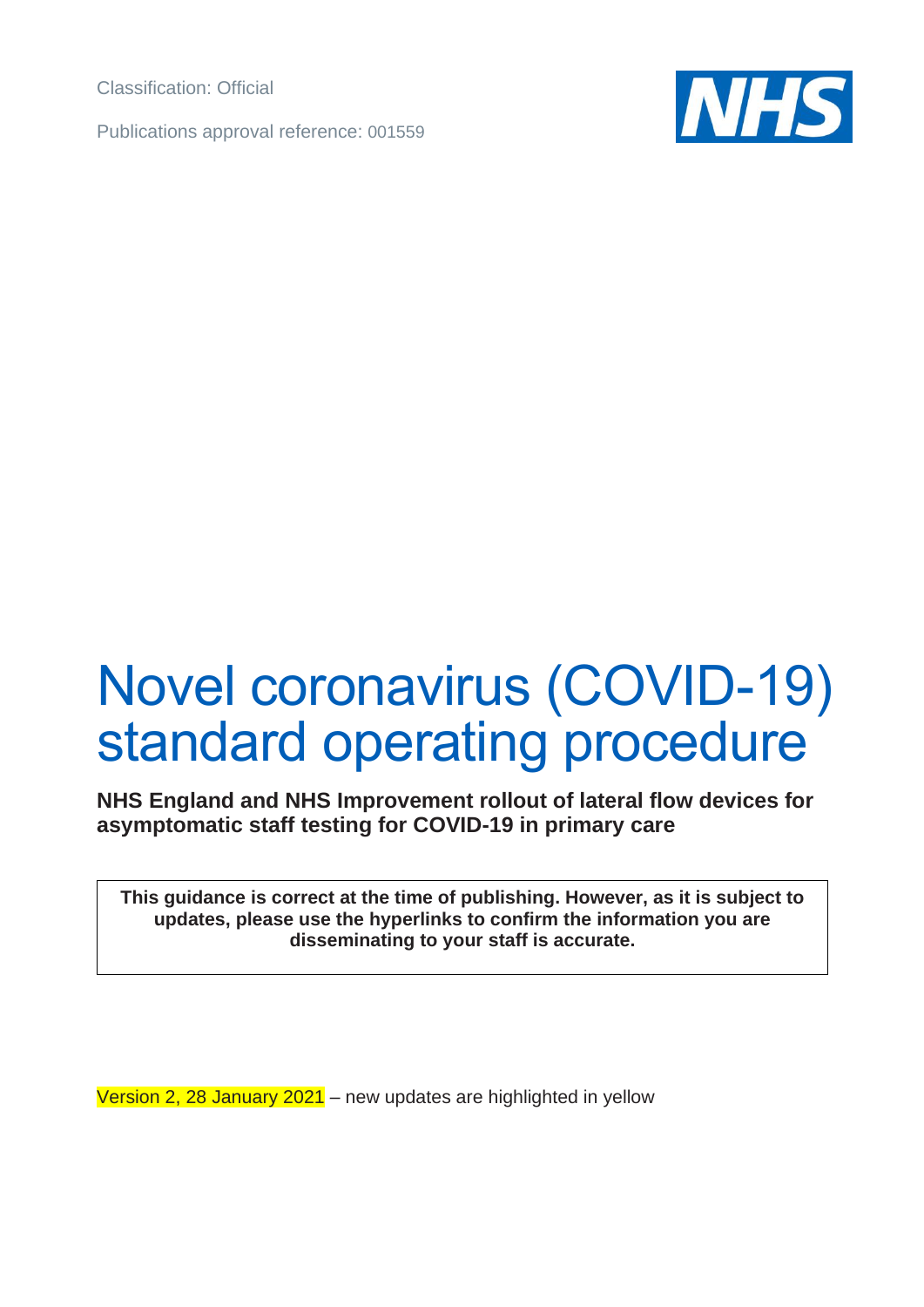# Overall aim

To expand the roll out of regular COVID-19 testing to all patient-facing asymptomatic primary care staff who are delivering NHS services, using lateral flow assay devices (LFDs) on nasal swab samples. This, together with qRT PCR, will improve virus detection within primary care with the overall aim to prevent further transmission and spread

# **Objectives**

The key objectives will be to:

- Support NHS primary care in its infection control risk reduction strategy
- Reduce primary care staff COVID-19 absence by reducing transmission between staff, and therefore improve resilience within primary care settings
- Support both COVID-19 and non COVID-19 clinical pathways over the winter period/second wave.

# **Background**

Lateral flow antigen testing detects the presence of the COVID-19 viral antigen from a swab sample. The test is administered by handheld devices producing results in 30 minutes and can be self-administered. Lateral flow antigen testing has a lower sensitivity than qRT PCR. However, studies to date suggest that these tests are better at returning positive results for individuals who are infectious rather than individuals who may have had COVID-19 recently and are no longer infectious (qRT PCR will detect both).

Pilots are currently taking place to improve our understanding of the use of these devices in different settings, for example in universities and schools, adult social care settings and as well as part of mass city testing. In the latter the Innova lateral flow assay device has been used.

In parallel, focused efforts to introduce other technologies such as LAMP (Loop-Mediated Isothermal Amplification) continue, as well as efforts to increase testing capacity and capability across the different testing technologies in NHS pathology networks (and across the devolved administrations).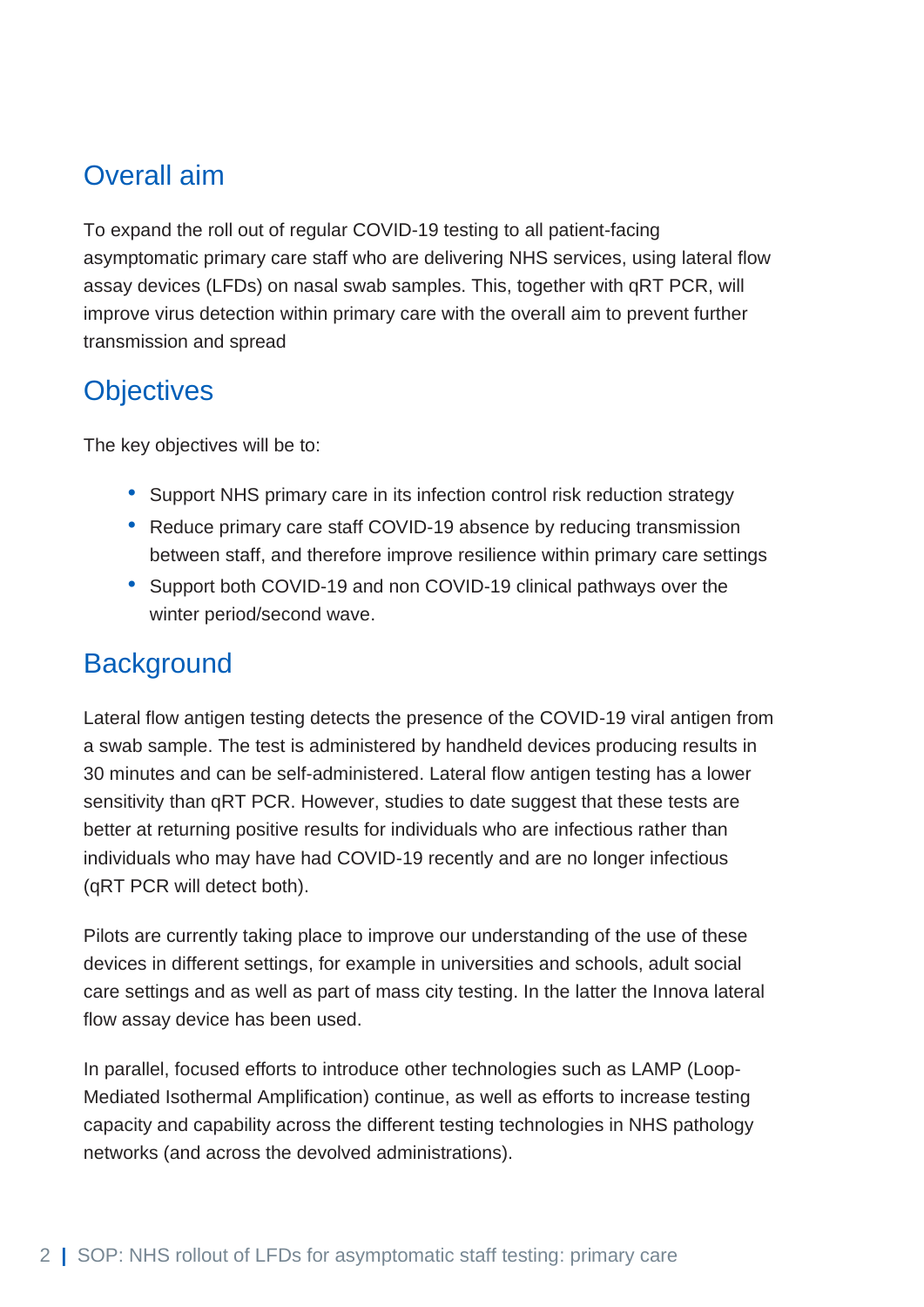## Lateral flow antigen testing

The approach to using lateral flow antigen testing in primary care is as follows

- Testing of asymptomatic patient-facing staff delivering NHS services in primary care initially using the Innova lateral flow antigen device will take place twice weekly, using self-administered nasal swabbing.
- Staff should conduct the test at home and not on NHS premises, twice a week, to fit with their working patterns, and record their results on the NHS [Digital platform.](http://www.gov.uk/report-covid19-result) Staff should be asked to conduct the test before the start of work, leaving enough time to alert their employer who may need to arrange cover, should their lateral flow test be positive – for example the night before or a couple of hours before. Any member of staff who requires or wishes it should have the opportunity to be observed by a trained colleague the first time they take the test. Contractors should provide ongoing support for the testing process for any member of staff who requires it.
- Positive results will need to be confirmed by qRT PCR tests. Primary care staff can access qRT PCR tests via their organisation's usual route.
- An HEE [instruction video](https://learninghub.nhs.uk/self-swab) and [written instructions,](https://www.england.nhs.uk/coronavirus/wp-content/uploads/sites/52/2020/12/NHS-Test-and-Trace_HEE_PC-staff-testing-LFD.pdf) including on interpretation of results, are available for staff to learn to self-administer their test.
- Recording of all results (positive, negative, invalid) from lateral flow devices is a statutory requirement. Staff should be asked to record their results on the NHS Digital online platform. Primary care employers are encouraged have regular conversations with their staff who are undertaking these tests to ensure that the available test kits are used and results reported in the correct way in order to ensure that all statutory requirements are met.
- Lateral flow antigen testing is not suitable for symptomatic staff, who should instead access qRT PCR testing through the normal access routes for testing and self-isolate, together with their household, in line with government guidelines.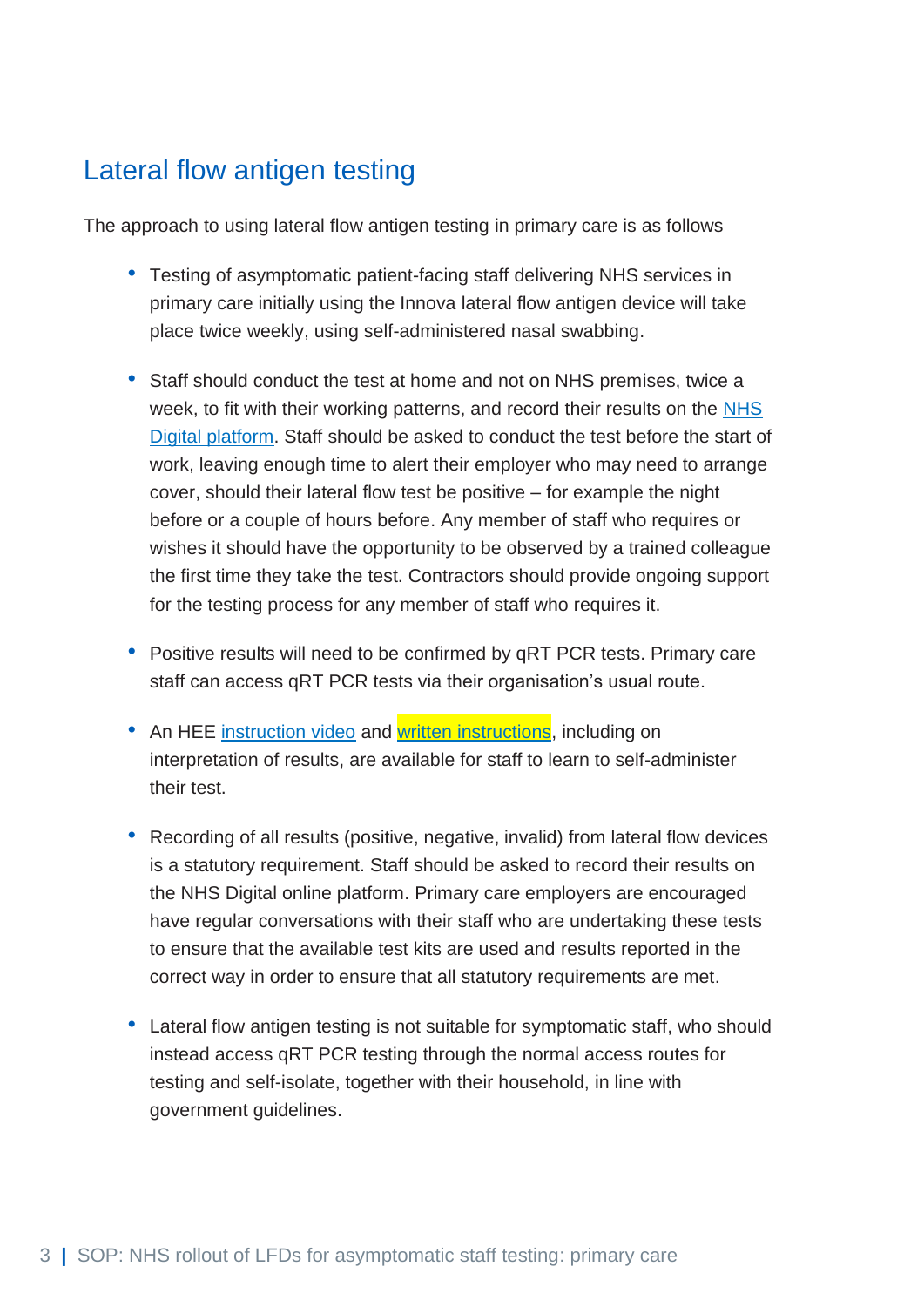#### **Technology assessment**

Emerging sensitivity and specificity data has been published on the Government website [https://www.gov.uk/government/news/oxford-university-and-phe-confirm](https://www.gov.uk/government/news/oxford-university-and-phe-confirm-high-sensitivity-of-lateral-flow-tests)[high-sensitivity-of-lateral-flow-tests](https://www.gov.uk/government/news/oxford-university-and-phe-confirm-high-sensitivity-of-lateral-flow-tests)

## Implementation and methodology

The following are key elements of the rollout which are either provided nationally or determined locally.

#### **Logistics**

Lateral flow devices will be delivered to primary care locations through an ordering and delivering process managed by Primary Care Services England (PCSE), as agreed with NHS England and NHS Improvement.

Roll out of ordering and delivering will take place during a defined window and primary care organisations will be contacted with instructions about how and when to order test kits through the PCSE online portal. Primary care contractors should ensure that they have enough room for storing the kits. Kits should be handed to staff as soon as possible after they are received.

Any member of staff who requires or wishes it should have the opportunity to be observed by a trained colleague the first time they take the test. Contractors should provide ongoing support for the testing process for any member of staff who requires it.

In assessing which staff should be offered test kits, primary care contractors should count all of their patient-facing staff delivering NHS services. This should include any temporary patient-facing staff who provide NHS services through the contractor but are employed through an agency or other kind of temporary arrangements (e.g. locums).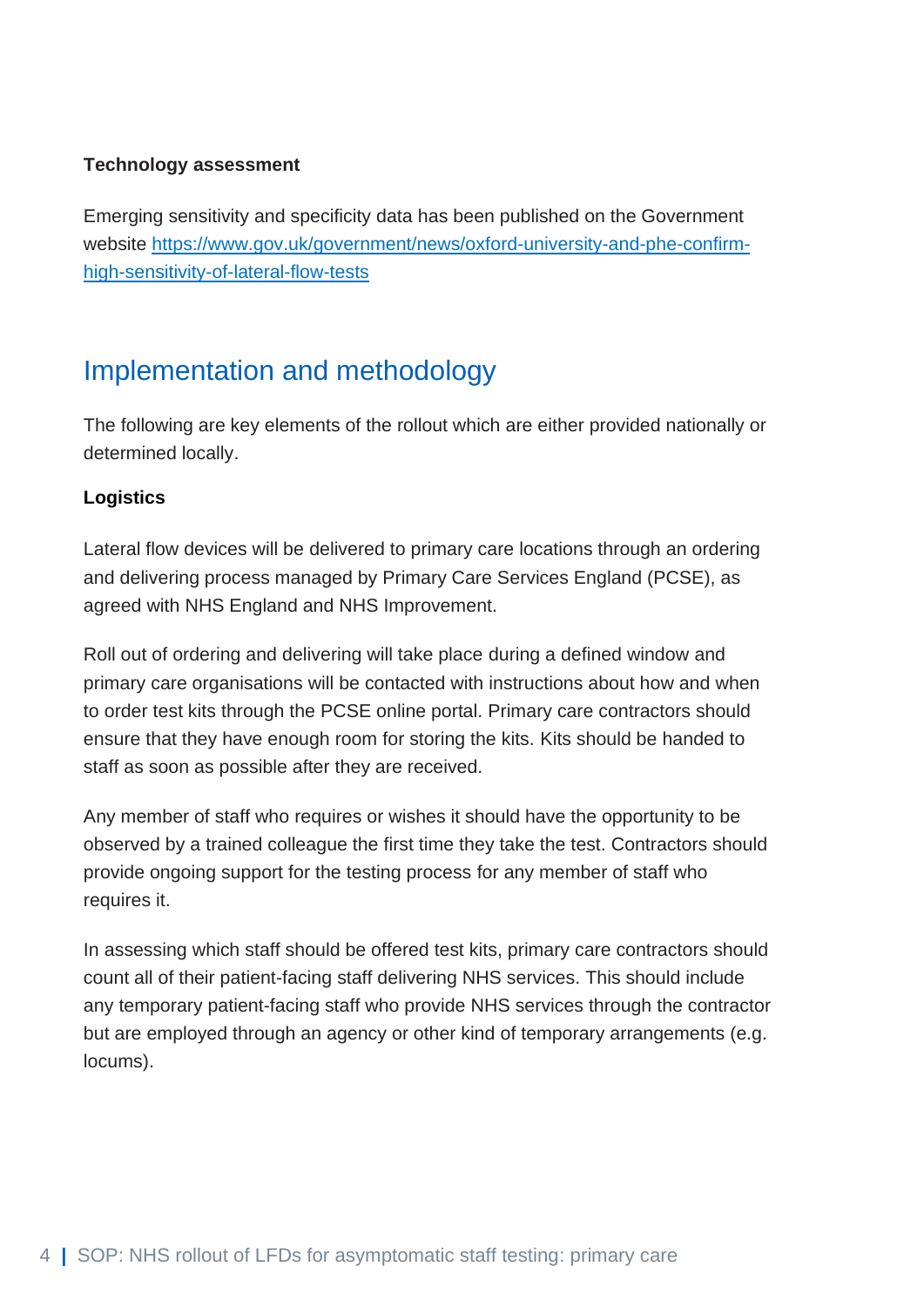#### **Lateral flow device – storage and box contents**

Space will need to be made available for storage of devices at between 4<sup>0</sup>C and  $30^{\circ}$ C. The testing kits will arrive in boxes. The dimensions of each box are: 7 by 4.5 by 5.5 inches.

Each box contains the following:

- 25 foil pouches containing the test cartridge and a desiccant
- two vials of 6 mls buffer solution
- 25 extraction tubes and 25 tube caps
- 25 sterilised swabs for nasal sample collection
- manufacturer instructions for use of the device (IFU).
- **Note that the box does not come with the NHS staff instruction leaflet; this is available [here](https://www.england.nhs.uk/coronavirus/wp-content/uploads/sites/52/2020/11/LFD_NHSStaff_A4_161120_.pdf) and will need to be printed and handed to staff members alongside the box.**

This simple to use written guide for healthcare staff self-testing has been developed nationally and includes how to undertake the test, how to interpret the results, how to dispose of waste, and where they should store the box containing the test. If primary care contractors or their staff have any queries related to the use of devices, reporting or outcome of results they should email [england.covid](mailto:england.covid-lfd@nhs.net)[lfd@nhs.net.](mailto:england.covid-lfd@nhs.net)

As staff are required to conduct the test at home, they can safely dispose of the test items in their normal household waste but should pour any residual buffer solution away first. Even if the test is positive, the test kit can be disposed as normal household waste. As set out in the manufacturer's safety instructions, the buffer solution is not hazardous; however, if accidentally ingested, a medical practitioner should be informed.

The manufacturer's instructions for use (IFU) are included in the box and are detailed and very technical. These **do not need** to be followed as NHS staff are using the test in a slightly different way and should follow the NHS staff instruction leaflet instead, which has been agreed with experts and discussed with the MHRA. The manufacturer has been informed. This is particularly in relation to use of the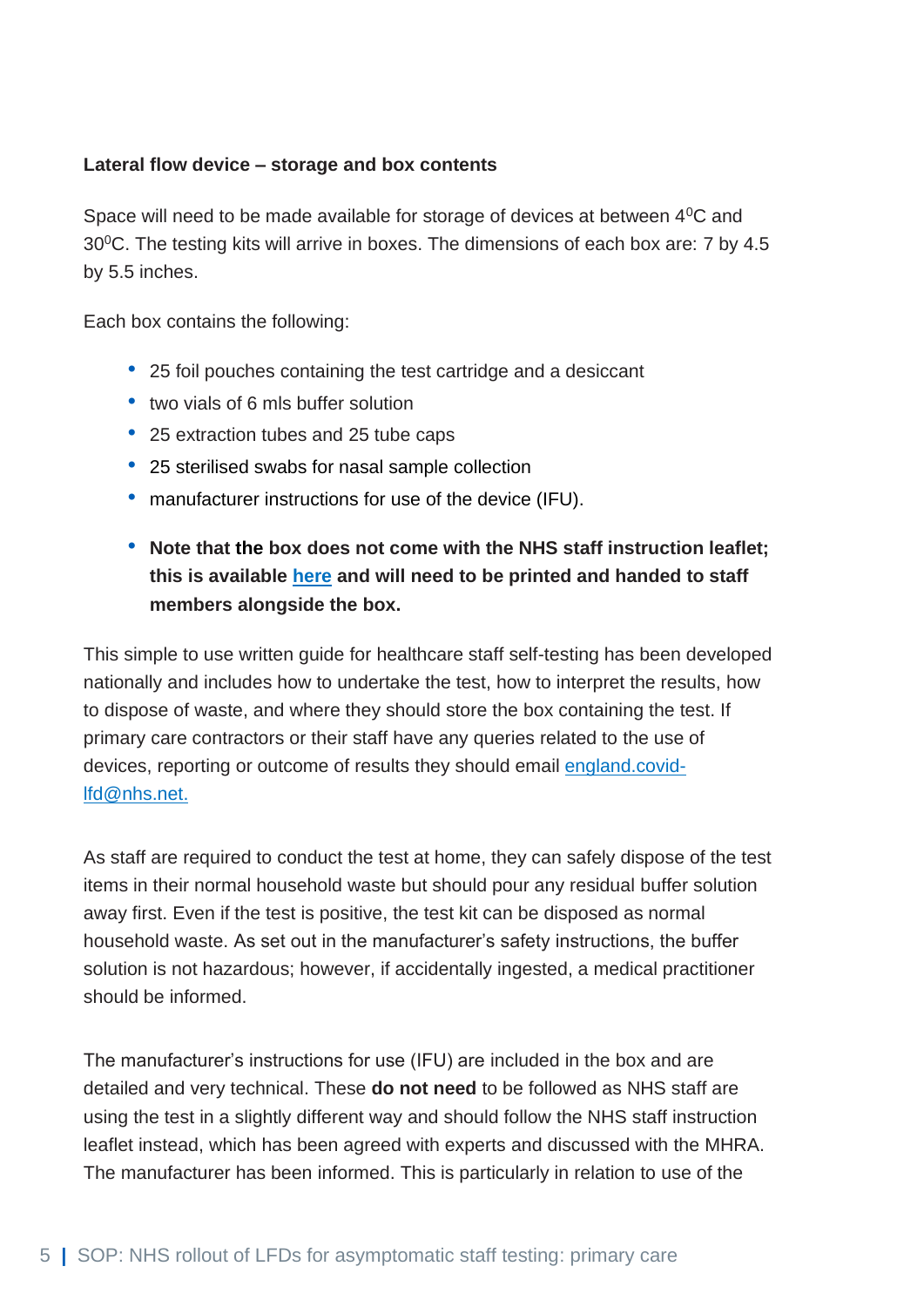test for asymptomatic people, self-administration of the test, and the use of nasal swab inside the lower part of both nostrils. The rest of the process (i.e. the way the test is performed, and the results are interpreted) is the same as set out in the manufacturer's instructions.

If any of the items in the boxes of devices supplied are missing, broken or damaged, if the device is damaged or breaks during use, if the user of the test has any concerns about the performance of the test, or if any adverse incident with the test occurs, then these incidents should be reported. Primary care contractors should report this information to the MHRA via their reporting portal: [coronavirus](https://coronavirus-yellowcard.mhra.gov.uk/)[yellowcard.mhra.gov.uk](https://coronavirus-yellowcard.mhra.gov.uk/)

Healthcare professionals using the device are also encouraged to report issues directly to the MHRA which is outlined clearly in the instruction guide.

Further advice on quality control processes will be issued nationally if required.

### **Testing patient-facing asymptomatic staff**

Staff should test themselves twice a week – every three to four days – to fit with work patterns and leave requirements – for example, Wednesday and Sunday, or Monday and Thursday. Staff may continue to swab whilst on annual leave of longer than a week, but it is not a requirement. If staff – including ancillary staff – are participating in research studies where the frequency of testing is not weekly (e.g. every two weeks or monthly) they should undertake twice-weekly LFD self-testing. If staff have received a positive COVID-19 qRT PCR test result, they should pause LFD testing for 90 days.

Staff should be asked to perform the test before attending work leaving enough time before the start of their shift to alert their employer who may need to arrange cover, should their lateral flow test be positive.

# Reporting of results and qRT PCR testing

The results from the device will be recorded by the staff member after 30 minutes. The timing is critical, as leaving the test for longer can lead to false positive results and the test will need to be repeated. Results should be recorded in line with the following: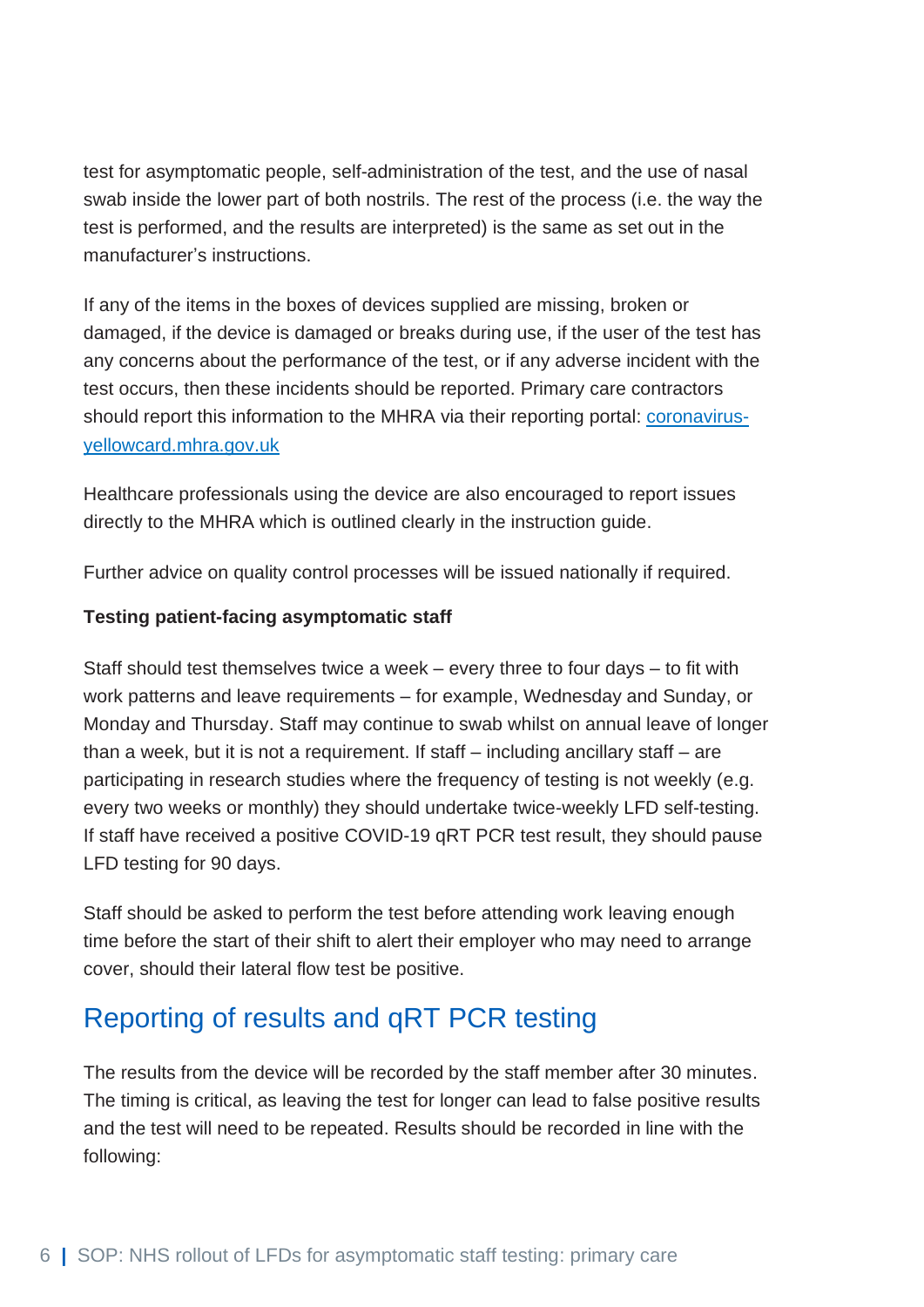- **Negative**: The presence of only the control line (C) and no test line (T) within the result window indicating a negative result.
- **Positive**: The presence of the test line (T) and the control line (C) within the result window, regardless of which line appears first, indicating a positive result. The presence of any test line (T), no matter how faint, indicates a positive result.
- **Invalid result**: If the control line (C) is not visible within the result window after performing the test, the result is considered invalid.

### **When an invalid result is observed, the test will be repeated with a new test kit.**

The results from the lateral flow antigen test will be documented at home by the individual using the NHS Digital online platform.

Staff can access the NHS Digital platform on [www.gov.uk/report-covid19-result](http://www.gov.uk/report-covid19-result)

Once on the web page primary care staff should:

- Go to the URL where they will be guided through a set of questions to enable them to identify which part of the NHS they are working for; this includes options for primary care contractor groups.
- Input their personal information including:
	- o Name
	- o NHS number if known
	- o Gender
	- o Ethnicity
	- o Date of Birth
	- o Address and postcode of residence
	- o Date of test/s performed
	- o Time test performed
	- o Serial of number of test strip (found on the test device)
	- $\circ$  Result recorded as positive, negative and invalid
	- o If invalid, confirmation that a repeat test has been performed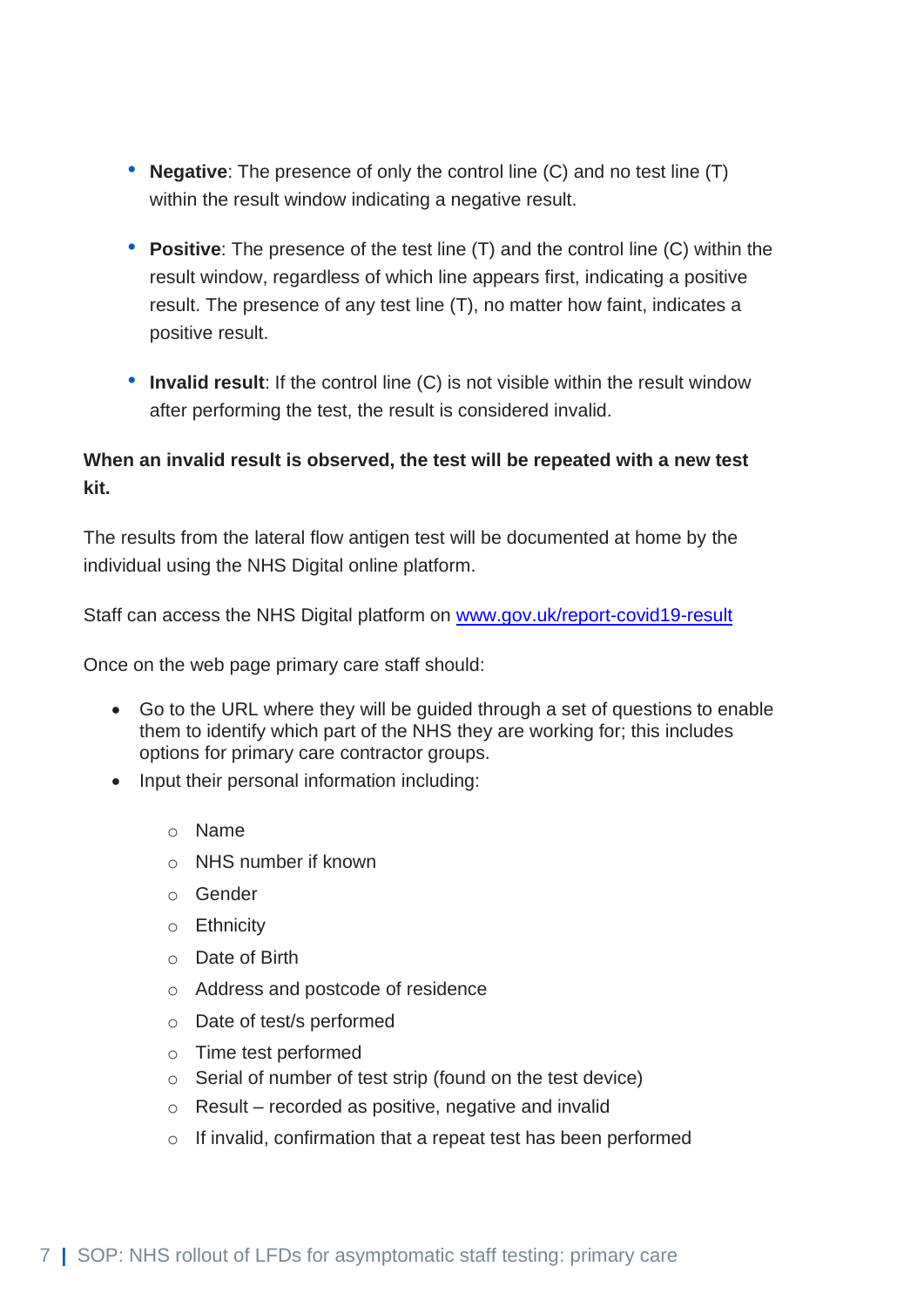Test results recorded on the NHS Digital online platform by staff are shared with Public Health England, in line with requirements to report identifiable diseases. There is no action from primary care employers on reporting results, as these will be reported by each member of staff individually. Primary care contractors are, however, encouraged to have regular check in conversations with their staff members to ensure that they are testing twice weekly and reporting their results.

### **What staff should do following the LFD result**

(1) In the event of a negative result, the staff member will need to record their test result on the NHS Digital online platform and attend work as normal.

**If a staff member records a negative result but begins to display symptoms of COVID-19, they should follow government guidance and obtain a qRT PCR test through the established testing routes.** 

**Similarly, if a staff member has been advised by Test and Trace or the COVID-19 app to self-isolate, they should follow the advice and continue to selfisolate, even if they get a negative LFD test result.**

(2) In the event of a positive result, the individual staff member should immediately:

- report the positive test result to their employer this will normally be to their line manager or in line with any local organisational protocol.
- request a confirmatory qRT PCR test, through current established testing routes.
- self-isolate, together with their household, in line with Government [guidelines.](https://www.gov.uk/government/publications/covid-19-stay-at-home-guidance/stay-at-home-guidance-for-households-with-possible-coronavirus-covid-19-infection)
- record their result on the NHS Digital online platform.

If the result of the confirmatory qRT PCR test comes back as negative, the staff member would be able to attend immediately for duties, ceasing self-isolation for them and their household.

A staff member who tested positive following their confirmatory qRT PCR test – or any other qRT PCR test they have undertaken – they would recommence home testing 90 days after their positive test was taken. The staff member will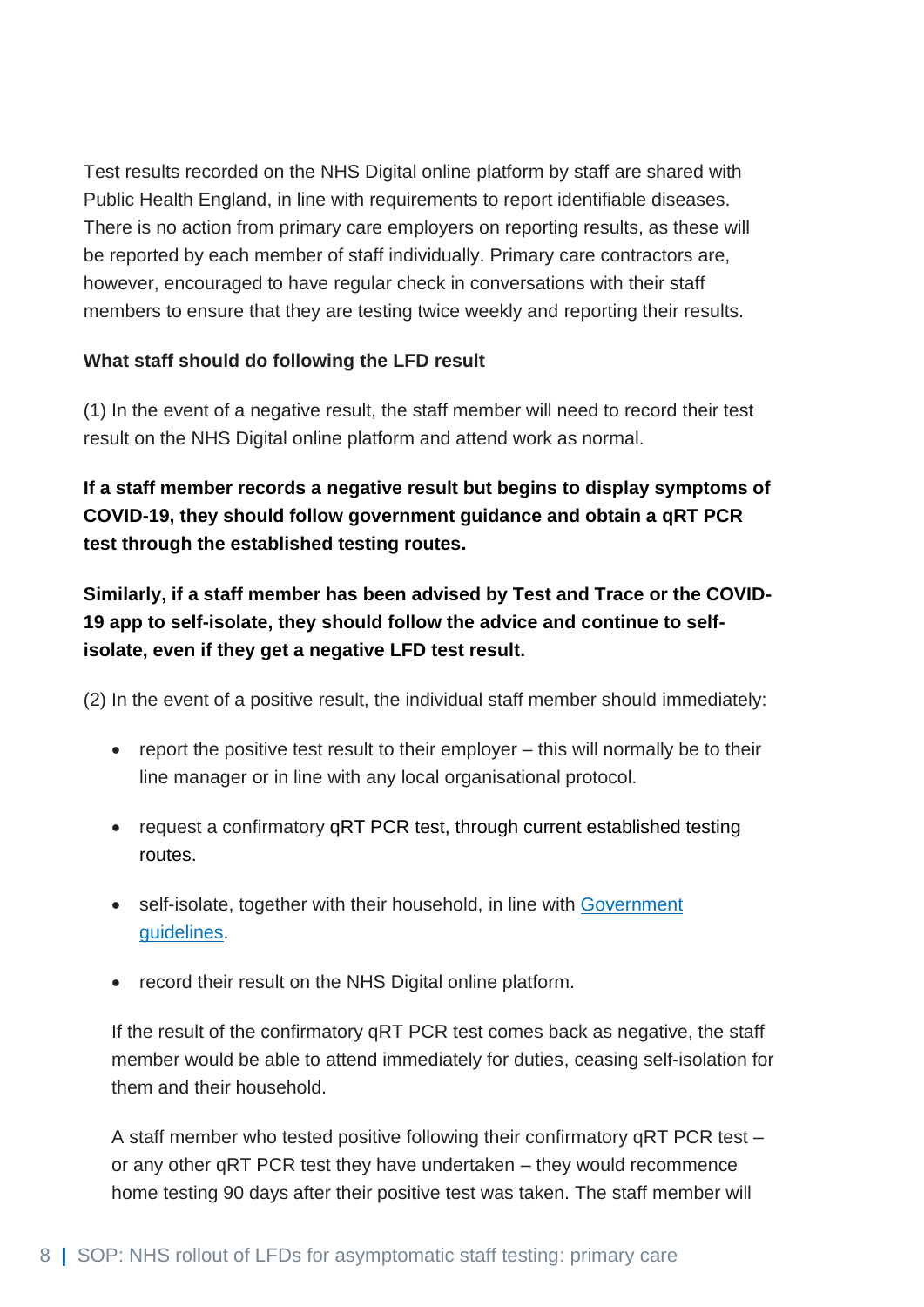need to liaise with their employer to track the date at which the retesting should start.

(3) If the test indicates an invalid result (see below) the staff member will need to repeat the test with a new test kit.

The NHS staff instruction leaflet includes information on what to do when a positive, negative or invalid result is observed. However, information on how to report the result of a test on the [NHS Digital online platform](http://www.gov.uk/report-covid19-result) is set out here and on the primary care FAQ.

NHS primary care contractors should ensure staff who are participating in lateral flow testing are informed on how to perform the test, how to report results and what to do if the test is positive - including who to inform - and how they can access a confirmatory qRT PCR. NHS primary care contractors should also have regular check in conversations with staff who are testing to ensure they are testing twice weekly and reporting the results accordingly.

#### **Training staff members in the use of the device**

A HEE [instruction video](https://learninghub.nhs.uk/self-swab) and [written instructions,](https://www.england.nhs.uk/coronavirus/wp-content/uploads/sites/52/2020/11/LFD_NHSStaff_A4_161120_.pdf) including on interpretation of results, are available for staff to learn to self-administer their test.

For the majority of NHS staff, the HEE training video and information leaflet describing 'how to self-test' will be sufficient for staff to become proficient in selftesting independently. Some staff, where English is not their first language, or who have dexterity or other issues, will require practical support which may include hands-on demonstrations/training.

Asymptomatic COVID-19 testing, including lateral flow antigen testing, of NHS primary care staff by other NHS primary care staff will be covered under the Clinical Negligence Scheme for Coronavirus (CNSC)

It is possible that some members of staff may not be willing or able to use the device. LFD testing is entirely voluntary. Numbers of staff who do not use the device should be documented and recorded.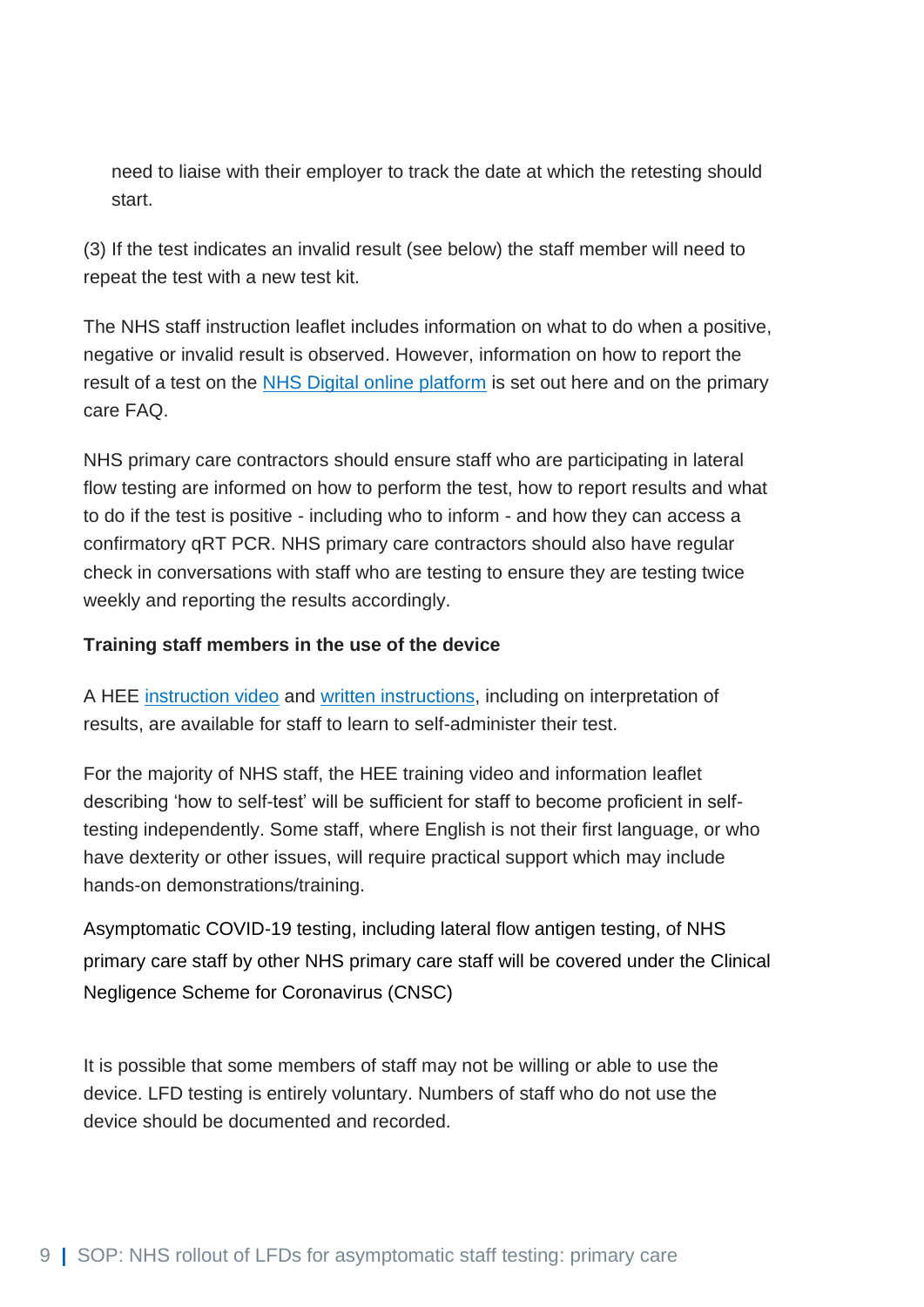# Risks

#### **Key risks**

This is not an exhaustive list but includes:

### Test limitations:

- 1. Failure to follow the instructions for test procedure and interpretation of test results may adversely affect test performance and/or produce invalid results. The likelihood of this happening will be reduced by initial observed performance of those staff who require it, ongoing support as required, and access to an instruction booklet and video.
- 2. A negative test result may occur if the specimen was collected or extracted from the swab incorrectly. A negative test result will not eliminate the possibility of COVID-19 infection. The instruction booklet is clear that, if the staff member has returned a negative result but is symptomatic, they should follow government guidelines, self-isolate and obtain a qRT PCR swab test.
- 3. Positive or negative test results do not rule out co-infections with other pathogens and therefore staff members may also have other respiratory infections such as Influenzae A or B.
- 4. Lateral flow devices do not detect non-infectious virus during the later stages of viral shedding that might be detected by qRT PCR molecular tests. Hence, they will not detect staff members who are recovering from having had the virus. However, any member of staff who does test positive for the virus which is confirmed by qRT PCR will not have to self-test for a further 90 days from the point of becoming positive.

These limitations will be mitigated, as far as possible, by the actions outlined in this document, particularly related to training video and simple written instruction materials, and other nationally and locally available information on COVID 19 symptoms and actions.

### **Switching to different device**

Any switching to a different LFD will be carefully planned and managed with further training materials and written instructions prepared and distributed.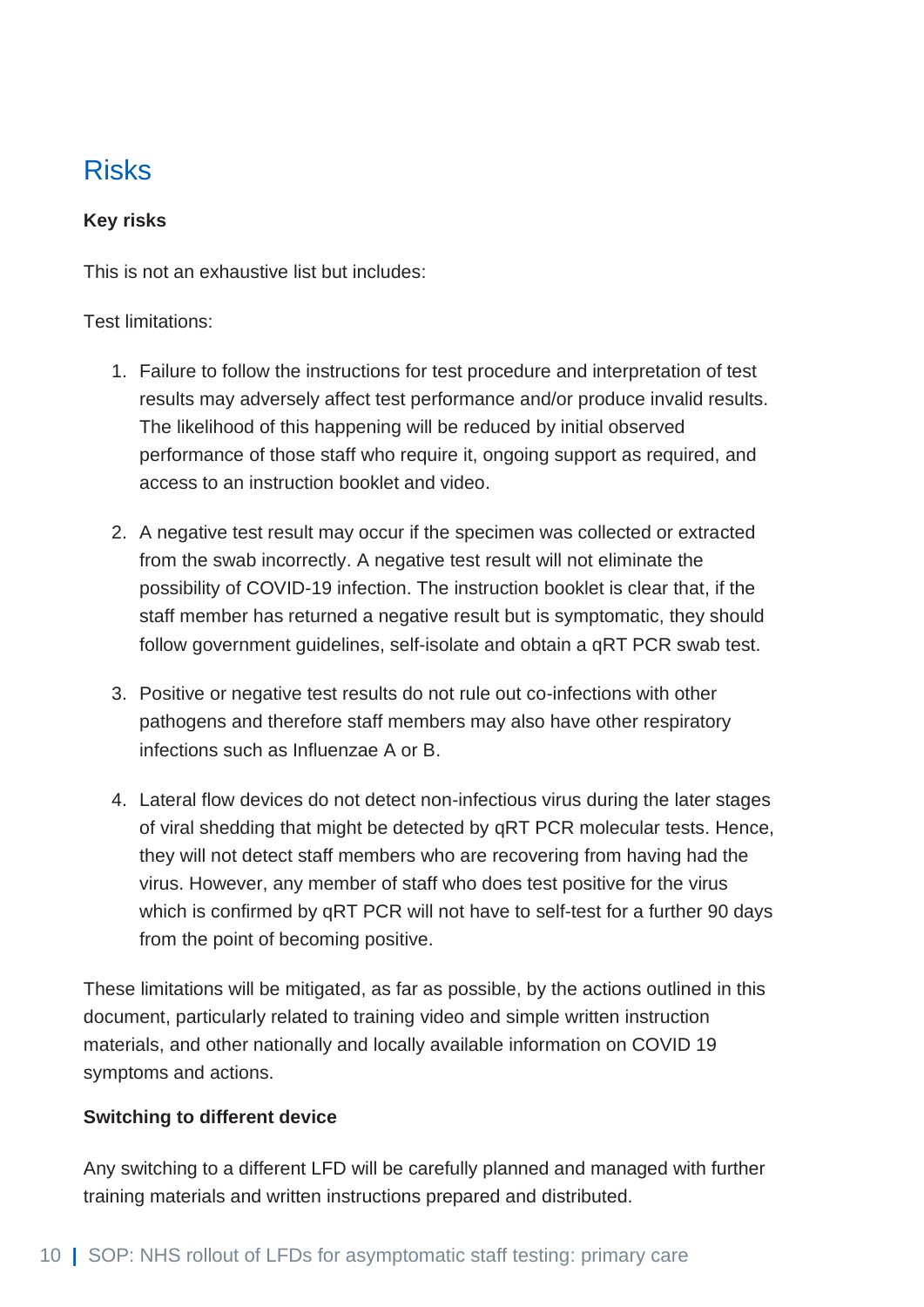#### **Sample type and compliance**

Some staff will not tolerate the regular use of nasal swabbing. Where possible, staff should be encouraged to report any difficulties they are experiencing to [england.covid-lfd@nhs.net](mailto:england.covid-lfd@nhs.net) The roll out of further technologies will help over time to mitigate this.